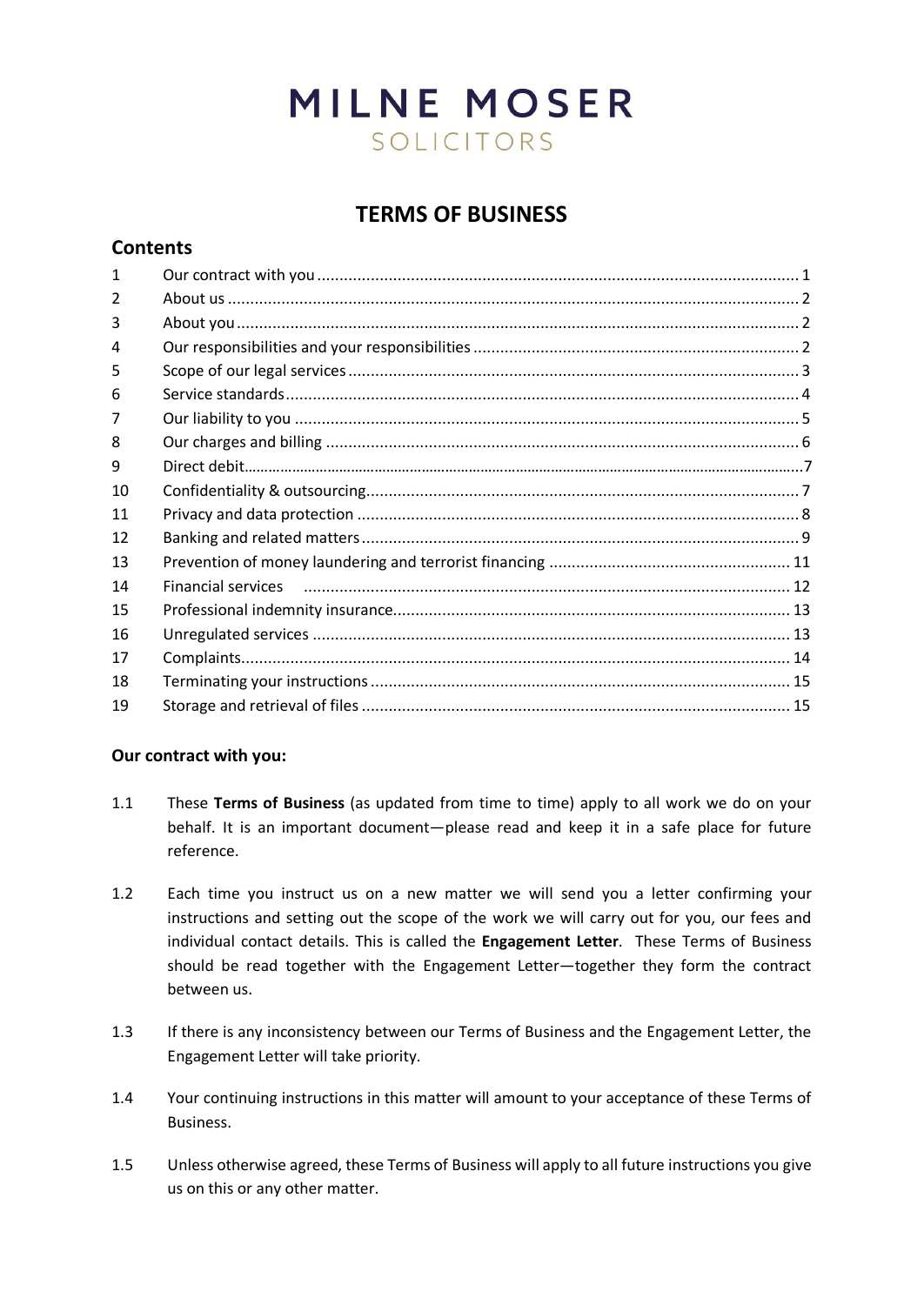- 1.6 These Terms of Business are subject to change from time to time and are updated on our website at [www.milnemosersolicitors.co.uk](http://www.milnemosersolicitors.co.uk/)
- 1.7 This contract and any dispute or claim arising out of, or in connection with, it, its subject matter or formation (including non-contractual disputes or claims) shall be governed by, and construed in accordance with, the laws of England and Wales.

# **2 About us**

- 2.1 Milne Moser Solicitors is a partnership and our main business address is 100 Highgate, Kendal, Cumbria, LA9 4HE. A list of partners can be inspected at this address.
- 2.2 You can find details of the postal address, fax number, telephone number and email address of each office on our website at [www.milnemosersolicitors.co.uk](http://www.milnemosersolicitors.co.uk/)
- 2.3 Milne Moser Solicitors is authorised and regulated by the Solicitors Regulation Authority (SRA), The Cube, 199 Wharfside Street, Birmingham, B1 1RN. The SRA is the independent regulatory arm of the Law Society of England and Wales, our professional body. Milne Moser Solicitors, our solicitors, Registered European Lawyers and Registered Foreign lawyers are governed by Codes of Conduct and other professional rules, which you can access on the SRA's website at www.sra.org.uk or by calling 0370 606 2555. Our SRA authorisation number is 52314. All services provided by Milne Moser Solicitors are regulated by the SRA.
- 2.4 We are registered for VAT purposes. Our VAT registration number is 154 1904 78.
- 2.5 Where we say 'we', 'us' or 'our' in these Terms of Business, we mean Milne Moser Solicitors.

# **3 About you**

Where we say 'you' or 'your' in these Terms of Business, we mean the client identified in the Engagement Letter and anyone authorised to give instructions on that client's behalf.

# **4 Our responsibilities and your responsibilities**

#### **What you can expect of us:**

- Treat you fairly and with respect.
- Communicate with you in plain language.
- Review your matter regularly.
- Advise you of any changes in the law that affect your matter.
- Advise you of any reasonably foreseeable circumstances and risks that could affect the outcome of your matter.

# **What we expect of you:**

- Provide documents when we ask for them and respond promptly when we ask for instructions or information.
- Notify us if your contact details change.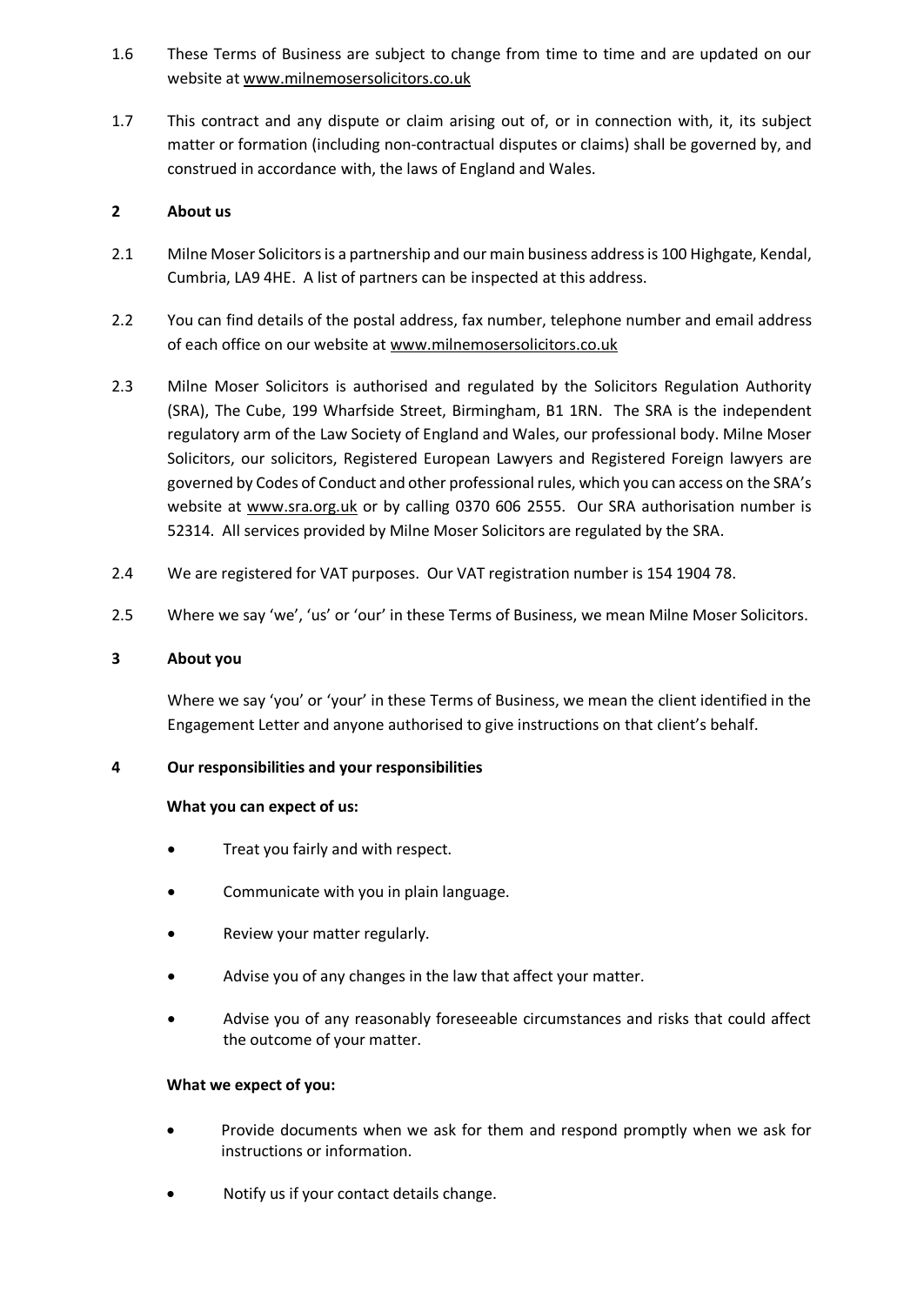- Tell us immediately if your expectations change or if you are not sure you understand what we have discussed.
- Inform us of any time limits or objectives that might not be obvious to us.
- Notify us immediately if you receive any email or other communication purporting to be from the firm stating that we have changed our bank details or payment arrangements.
- Let us know about any other changes that may affect the way we deal with your matter.

#### **5 Scope of our legal services**

- 5.1 The scope of the services we will provide is set out in the Engagement Letter.
- 5.2 We will provide legal advice and services to you with reasonable care and skill. However, the nature of many types of legal work means that it is not possible to guarantee a particular outcome.
- 5.3 Unless otherwise agreed in writing, we will advise only on English law and to the extent that it has any bearing on English law.
- 5.4 We will not advise on surveying, valuation, commercial viability, trading or marketability issues. We only advise on tax when we have expressly agreed in writing to do so. Except as described at section 14 (*Financial services*), we do not provide financial services or advice.
- 5.5 If you ask us to obtain advice from another law firm, that firm will be responsible for the service and advice they provide.
- 5.6 Unless otherwise agreed in writing, our advice and any documents we prepare:
	- 5.6.1 are for use only in connection with the specific matter on which we are instructed, can only be relied on by you; and
	- 5.6.2 reflect the law in force at the relevant time.

#### **6 Service standards**

- 6.1 We are normally open between 9.00 am and 5.00 pm from Monday to Friday*.* We may be able to arrange appointments outside of these hours, in cases of emergency. We are closed on all bank holidays.
- 6.2 We usually arrange meetings at our offices, but can also arrange meetings at your home, your business, or at hospital, depending upon your needs and requirements.
- 6.3 To ensure that we maintain our excellent service standards, we may occasionally close our offices for staff training. We will seek to give you as much advance warning of this, as possible.
- 6.4 We will update you by telephone or in writing (including by email) with progress on your matter regularly and explain to you the legal work required as your matter progresses.
- 6.5 We may also communicate with you via an encrypted document sharing system called 'Law Connect', which is accessed through a secure, password protected portal. If we decide to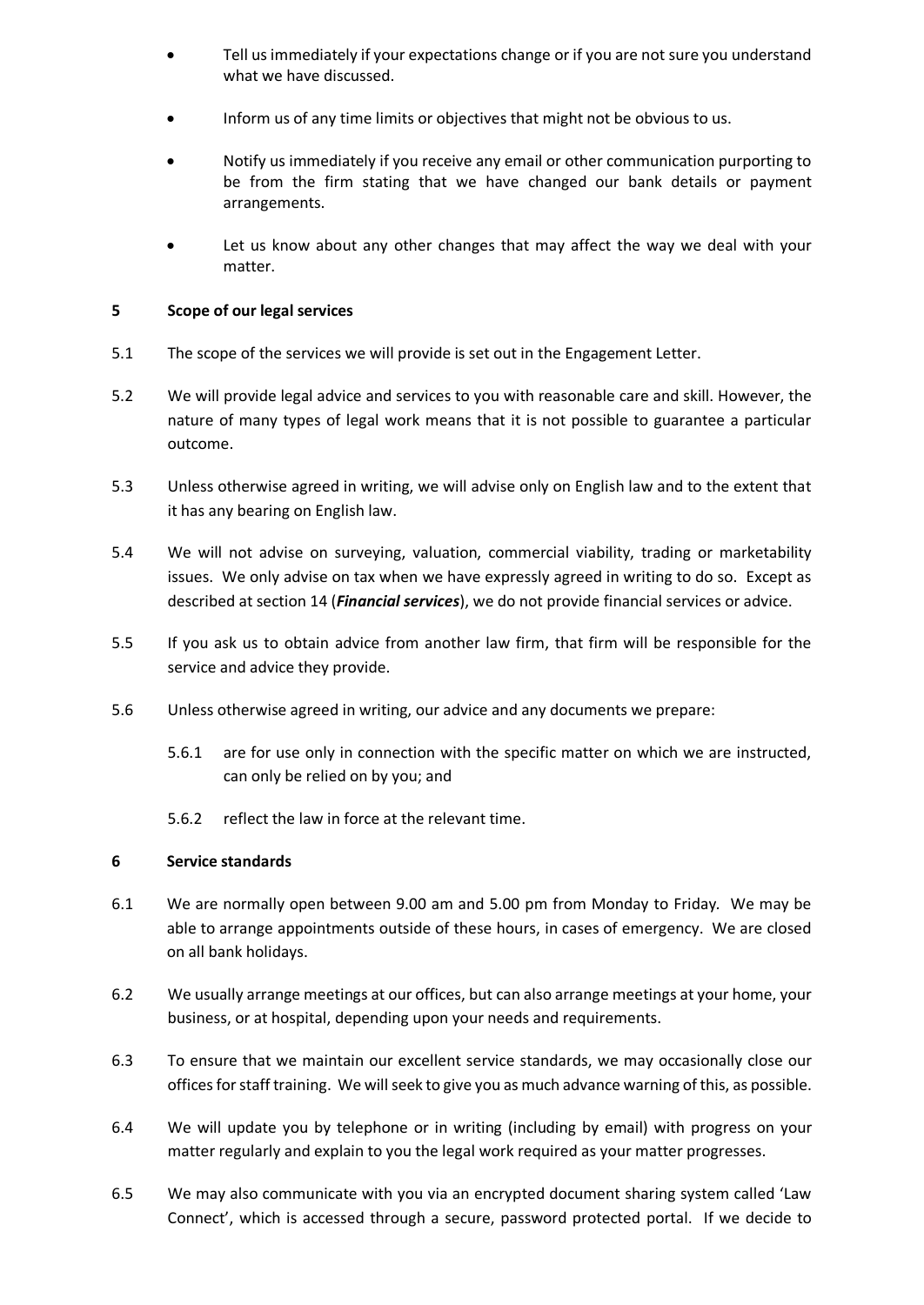communicate with you via this method, we will supply you with the details necessary to enable you to create a secure login and password.

- 6.6 We will update you at appropriate intervals on the likely timescale for each stage of your matter and any important changes in those estimates. Whenever there is a material change in circumstances associated with your matter, we will update you on whether the likely outcomes still justify the likely costs and risks.
- 6.7 We will update you on the cost of your matter at the intervals set out in the Engagement Letter. If appropriate, we will continue to review whether there are alternative methods by which your matter can be funded.
- 6.8 We are committed to acting in a way that encourages equality, diversity and inclusion in all our dealings with clients, third parties and employees. Please contact us if you would like a copy of our equality and diversity policy.

# **7 Our liability to you**

- 7.1 Your contract is solely with Milne Moser Solicitors. No employee, agent or consultant of Milne Moser Solicitors will have any personal legal liability for any loss or claim, save for the partners of Milne Moser Solicitors.
- 7.2 Unless explicitly agreed otherwise, in writing:
	- 7.2.1 we do not owe, nor do we accept, any duty to any person other than you; and
	- 7.2.2 we do not accept any liability or responsibility for any consequences arising from reliance upon our advice by any person other than you.
- 7.3 We are not responsible for any failure to advise or comment on matters falling outside the scope of our instructions, as set out in these Terms of Business and the Engagement Letter.
- 7.4 Our maximum liability to you (or any other party we have agreed may rely on our services) in relation to any single matter or any group of connected matters which may be aggregated by our insurers will be £2,000,000 including interest and costs unless we expressly state a different figure in the Engagement Letter.
- 7.5 If you are a business client, we will not be liable for any of the following (whether direct or indirect):
	- 7.5.1 losses not caused by any breach of contract or tort on the part of the firm;
	- 7.5.2 loss of revenue;
	- 7.5.3 loss of profit;
	- 7.5.4 loss of or corruption to data;
	- 7.5.5 loss of use;
	- 7.5.6 loss of production;
	- 7.5.7 loss of contract;
	- 7.5.8 loss of opportunity;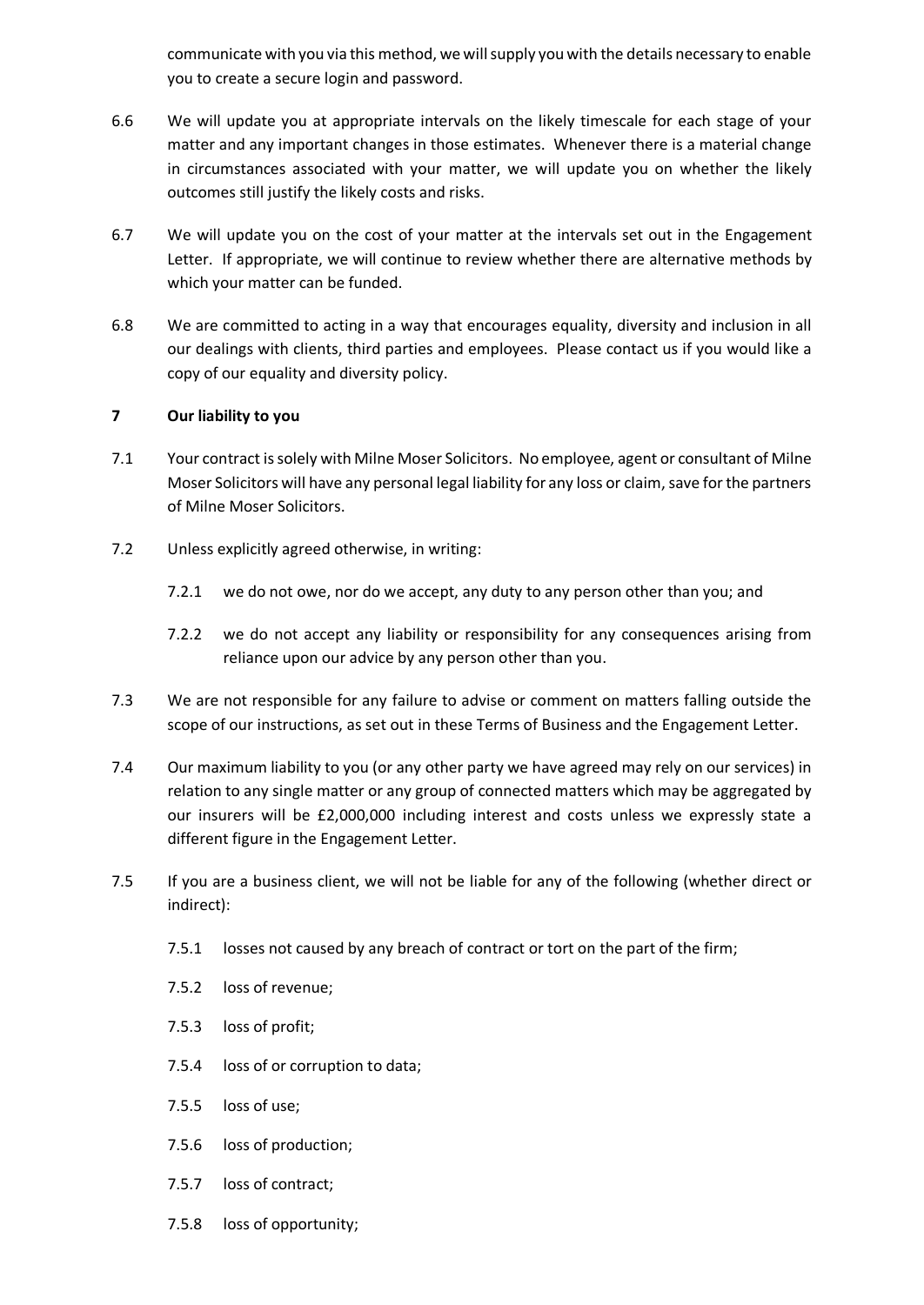- 7.5.9 loss of savings, discount or rebate (whether actual or anticipated); and
- 7.5.10 harm to reputation or loss of goodwill.
- 7.6 If you are a consumer client, we will not be liable for:
	- 7.6.1 losses that were not foreseeable to you and us when this contract was formed;
	- 7.6.2 losses not caused by any breach on the part of the firm; and
	- 7.6.3 business losses, including losses sustained by any individual not acting for purposes of their trade, business, craft or profession.
- 7.7 Nothing in these Terms of Business shall exclude or restrict our liability in respect of:
	- 7.7.1 death or personal injury caused by our negligence;
	- 7.7.2 fraud or fraudulent misrepresentation;
	- 7.7.3 any losses caused by wilful misconduct or dishonesty;
	- 7.7.4 any other losses which cannot be excluded or limited by applicable law.
- 7.8 Please ask if you would like us to explain any of the terms above.

#### **8 Our charges and billing**

- 8.1 The estimated fee that we will charge for acting for you in this matter is detailed in our Engagement Letter. Our present charging rates are also detailed in our Engagement Letter.
- 8.2 Our charging rates are reviewed annually, and if for any reason they change before your matter has completed, we will let you know and advise you of the new rates in writing.
- 8.3 You are liable to pay legal costs as set out in the Engagement Letter, which also states the arrangements for billing. We will usually discuss this with you at the outset of your matter.
- 8.4 We may deliver our bills to you electronically. Please let us know if you have any particular requirements for the delivery of our bills.
- 8.5 Our bills become due for payment within 14 of days and in the currency in which they are submitted.
- 8.6 Please inform us if you would like a third party to be responsible for paying our bills or any part of them. We must approve this in advance, and we will need the party's name, contact details and any other information or identification documents we request. It is your responsibility to pay our bills even if someone else has agreed to pay some or all of them and our bills will still be addressed to you. If someone else does pay some of our bills, you are responsible for paying the rest.
- 8.7 We may charge interest on overdue bills on a daily basis at the rate applicable to judgment debts*.*
- 8.8 We may cease acting for you if an interim bill remains unpaid after 14 days or if our reasonable request of a payment on account of costs is not met.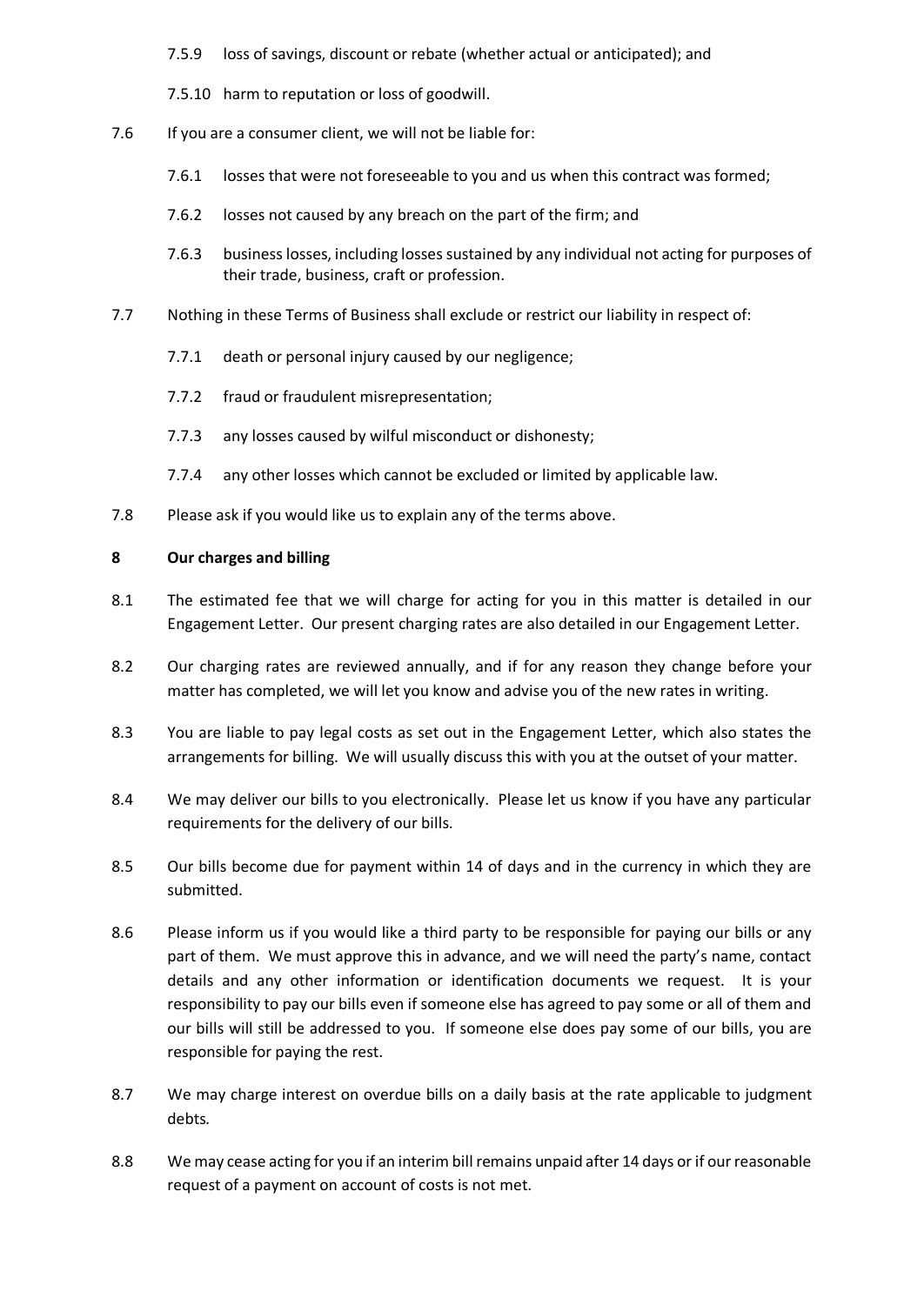- 8.9 You have the right to challenge or complain about our bill. Please see the section 17 (*Complaints*) for details of how to complain about our bill.
- 8.10 You have the right to challenge our bill by applying to the court to assess the bill under the Solicitors Act 1974. The usual time limit for applying to the court for an assessment is one month from the date of delivery of the bill.
- 8.11 We can keep all your papers and documents while there is still money owed to us for fees and expenses.
- 8.12 Should it become necessary to pursue recovery of our costs by issuing proceedings in the County Court, any Judgment Order we obtain, will be enforced if the debt remains unpaid. Any costs incurred in making our application for a Writ of Control or indeed any other Order, will normally be added to the outstanding debt and will be recovered from you under the Writ of Control. However, should you pay the outstanding amount prior to the Court processing our application then, our application may be withdrawn if the Court Fee can be recovered; but, our costs of preparing the application will remain payable by you.

#### **9 Direct Debit**

- 9.1 We understand that some of our clients may want to spread the cost of their legal fees. We can, in most instances, offer an affordable and convenient way to pay, through our preferred provider, Premium Credit Limited.
- 9.2 Payments can be set up through direct debit and our fees can be paid over equal monthly instalments.
- 9.3 As with any credit arrangement, credit will be subject to status. To be eligible, you:
	- must be 18 years old or over
	- must hold a UK bank account (capable of accepting direct debits)
	- must not have been declared bankrupt.
- 9.4 We use Premium Credit Limited to provide finance to our clients. We do not receive a commission for introducing clients to Premium Credit Limited.
- 9.5 Credit is subject to status and Premium Credit Limited may use a credit reference agency that leaves a record of the search or other information about you to carry out credit and antimoney laundering checks. They may also make credit assessments based upon any previous payment history you may have had with them.
- 9.6 Further details of our Premium Credit direct debit payment option can be found on our website[, www.milnemosersolicitors.co.uk/direct-debit](http://www.milnemosersolicitors.co.uk/direct-debit)

#### **10 Confidentiality & outsourcing**

- 10.1 We will keep your information confidential, unless:
	- 10.1.1 you consent to the disclosure of that information;
	- 10.1.2 disclosure of the information is required or permitted by law; or
	- 10.1.3 these Terms of Business state otherwise.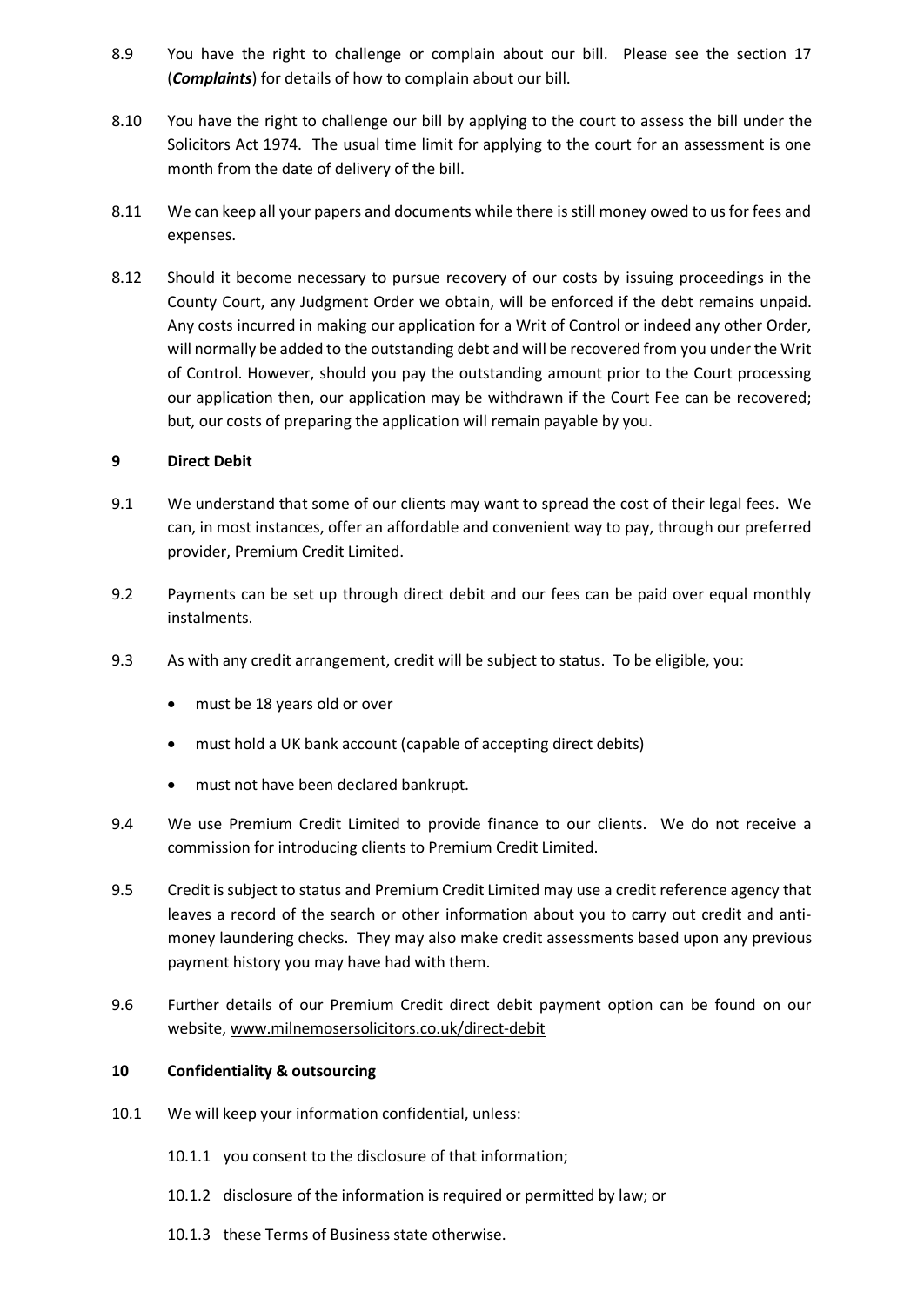- 10.2 Unless you instruct us otherwise, email will be our default method of communication. We deploy a range of information security measures, but we cannot guarantee the security of information or documents sent by email. If you do not wish us to communicate information by email, please let us know.
- 10.3 Sometimes we ask other companies or people to carry out administrative tasks on our files to help us deliver efficient, cost-effective legal services. We ensure all outsourcing providers operate under service agreements that are consistent with our legal and professional obligations, including in relation to confidentiality. For information on outsourcing in relation to your personal data, see our Privacy Policy, which can be found on our website, [www.milnemosersolicitors.co.uk/privacy-policy/](http://www.milnemosersolicitors.co.uk/privacy-policy/)
- 10.4 External organisations such as the Information Commissioner's Office or Lexcel auditors and the SRA may conduct audit or quality checks on our practice from time to time. They may wish to audit or quality check your file and related papers for this purpose. We will require that these external organisations maintain confidentiality in relation to any files and papers which are audited, or quality checked. We will assume that you consent to such audits and checks taking place but should you refuse or wish to withdraw such consent, please let us know in writing.
- 10.5 To ensure that our clients' matters are progressed as efficiently as possible, we use case management software which stores documents securely, in the Cloud. This infrastructure is maintained by industry leading cloud-platform provider Amazon Web Services (AWS) in multiple unmarked facilities within the Sydney, Ireland, and North Virginia regions. If you do not wish for your file and/or other information about you to be stored in such a way, please let us know at the outset of the matter, so that we can make the necessary arrangements.
- 10.6 Your files may also be reviewed in a due diligence exercise relating to the sale or transfer of all or part of our business, the acquisition of another business by us or the acquisition of new business. If you do not wish your file to be used in this way, please let us know as soon as possible.

# **11 Privacy and data protection**

- 11.1 We use your personal data primarily to provide legal services to you, but also for related purposes such as administration, billing and record keeping and to inform you of our services and events that we think may be of interest to you.
- 11.2 Our use of your personal data is subject to your instructions, the General Data Protection Regulation (GDPR), other relevant UK and EU legislation and our professional duty of confidentiality.
- 11.3 We take your privacy very seriously. Please read our Privacy Policy carefully as it contains important information on how and why we collect, process and store your personal data. It also explains your rights in relation to your personal data. The Privacy Policy is available on our website at [www.milnemosersolicitors.co.uk/privacy-policy/](http://www.milnemosersolicitors.co.uk/privacy-policy/) and we will assume that you have read this.
- 11.4 We may record telephone calls and monitor emails for training, regulatory and compliance purposes.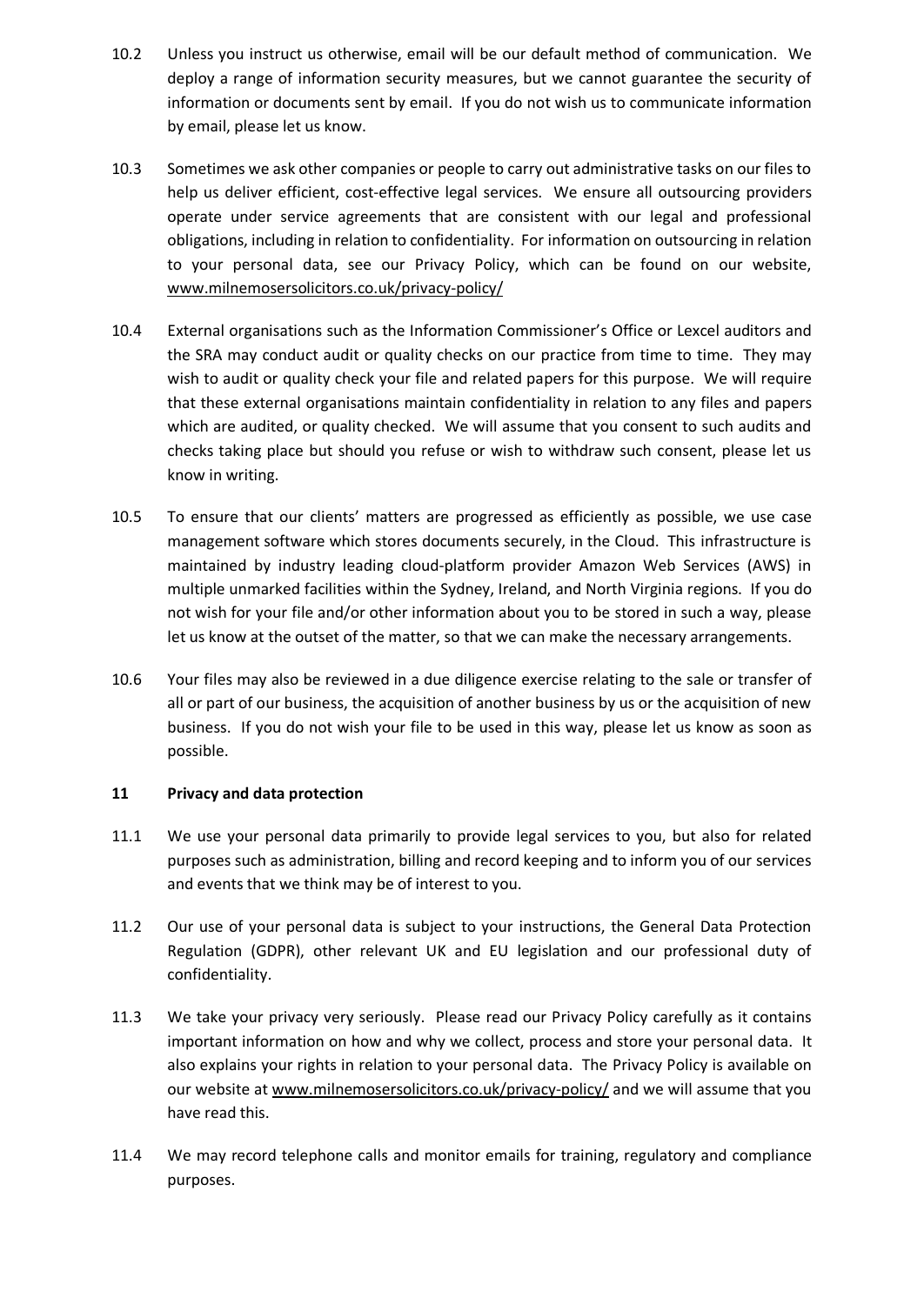- 11.5 We use third party service providers (including 'cloud' service providers) to help us deliver efficient, cost-effective legal services. This may include document/information hosting, sharing, transfer, analysis, processing or storage. We ensure all third-party service providers operate under service agreements that are consistent with our legal and professional obligations, including in relation to confidentiality, privacy and data protection. If you instruct us to use an alternative provider for storing, sharing or exchanging documents/information, we are not responsible for the security of the data or the provider's security standards.
- 11.6 We may use your personal data to send you updates (by email, text, telephone or post) about legal developments that might be of interest to you and/or information about our services, including exclusive offers, promotions or new services or products. You have the right to opt out of receiving promotional communications at any time, by:
	- 11.1.1 contacting us by emailing us at [solicitors@milnemoser.co.uk](mailto:solicitors@milnemoser.co.uk)
	- 11.1.2 using the 'unsubscribe' link in emails or 'STOP' number in texts; or
	- 11.1.3 updating your marketing preferences on our online portal: <https://portal.milnemoser.co.uk/>
- 11.7 Our work for you may require us to pass on such information to third parties, such as expert witnesses and other professional advisors, including advisors appointed by another party to your matter. We may also give such information to others who perform services for us, such as typing or photocopying.

#### **12 Banking and related matters**

#### 12.1 **Our client account**

Unless agreed otherwise, we hold client money in various accounts with UK banks which are regulated by the Financial Conduct Authority (FCA).

#### 12.2 **Changes to our bank details**

- 12.2.1 We will never tell you of changes to our bank account details, by email. Please notify us immediately if you receive any email or other communication purporting to be from the firm, stating that we have changed our bank details or payment arrangements.
- 12.2.2 At the start of each matter, we will ask you to complete a form with your bank account details, which should be returned to us by post, or by hand. We are unable to accept notification of your bank details, or a change of those details, by email or over the telephone without further verification.

#### 12.3 **Payment of interest**

- 12.3.1 We will pay a fair sum of interest to clients or third parties on client money we hold on their behalf.
- 12.3.2 We will not pay interest:
	- (a) on money we are instructed to hold outside a client account in a manner that does not attract interest, e.g. cash held in our safe;
	- (b) where the amount of interest is less than £50.00;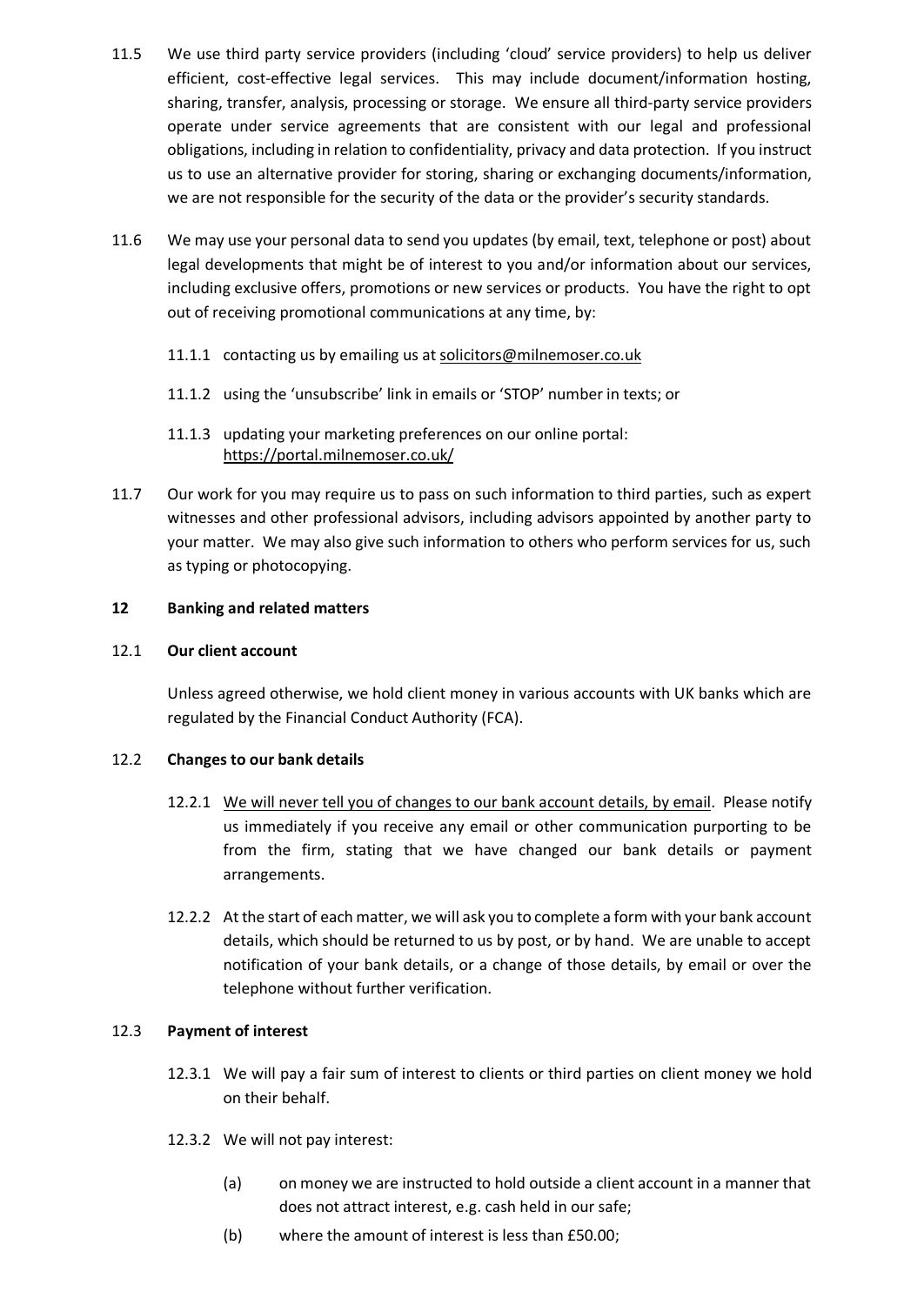- (c) where we agree otherwise, in writing, with the client or third party for whom the money is held.
- 12.3.3 Please ask us if you would like to see our written payment of interest policy.

#### 12.4 **Bank failure and the Financial Services Compensation Scheme**

- 12.4.1 We are not liable for any losses you suffer as a result of any bank in which we hold client money being unable to repay depositors in full. You may, however, be protected by the Financial Services Compensation Scheme (FSCS).
- 12.4.2 The FSCS is the UK's statutory fund of last resort for customers of banking institutions. The FSCS can pay compensation up to £85,000 if a banking institution is unable, or likely to be unable, to pay claims against it.
- 12.4.3 The limit is £85,000 per banking institution. If you hold other personal money in the same banking institution as our client account, the limit remains £85,000 in total. Some banking institutions have several brands. The compensation limit is £85,000 per institution, not per brand.
- 12.4.4. The FSCS also provides up to £1m of short-term protection for certain high balances, e.g. relating to property transactions, inheritance, divorce or dissolution of a civil partnership, unfair dismissal, redundancy, and personal injury compensation (there is no financial limit on protection for personal injury compensation). This is called the temporary high balance scheme and, if it applies, protection lasts for a maximum of six months.
- 12.4.5 The FSCS (including the temporary high balance scheme) will apply to qualifying balances held in our client account. In the unlikely event of a deposit-taking institution failure, we will presume (unless we hear from you in writing to the contrary) we have your consent to disclose necessary client details to the FSCS.
- 12.4.6 More information about the FSCS can be found at https://www.fscs.org.uk.

#### 12.5 **Receiving and paying funds**

- 12.5.1 The easiest way to pay funds to us is by electronic bank payment, or by cheque. We will send you details of our client account on our letterheaded paper, together with your unique matter reference, at the outset of each transaction, so that you can make electronic payments to us.
- 12.5.2 If you wish to make payment by cheque, please make it payable to 'Milne Moser' and quote your unique matter reference on the rear.
- 12.5.3 We can also accept payments by either debit or credit cards. If you would like to make a payment using this method, please either attend our offices or call to speak to our receptionists.
- 12.5.4 Our policy is not to accept cash from clients. If you try to avoid this policy by depositing cash directly with our bank, we may decide to charge you for any additional checks we decide are necessary to prove the source of the funds and this could also cause delays.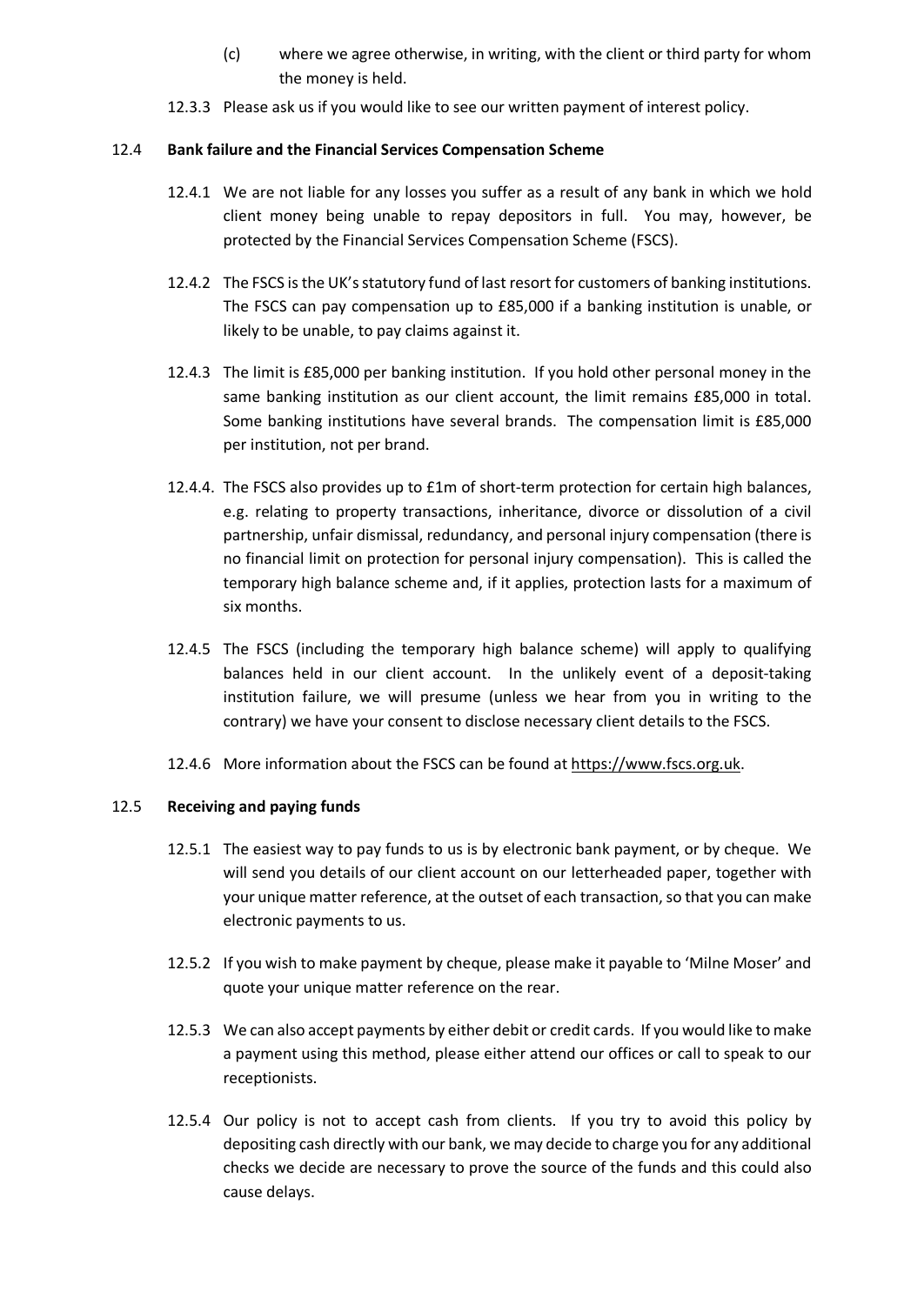- 12.5.5 If we receive money in relation to your matter from an unexpected source, there may be a delay in your matter, and we may decide to charge you for any additional checks we decide are necessary.
- 12.5.6 Where we have to pay money to you, it will be paid by cheque or bank transfer. It will not be paid in cash or to a third party.

### **13 Prevention of money laundering and terrorist financing**

- 13.1 To comply with anti-money laundering and counterterrorist financing requirements, we are likely to ask you for proof of your identity and may conduct searches or enquiries for this purpose. We may also be required to identify and verify the identity of other persons such as directors or beneficial owners. If you or they do not provide us with the required information promptly, your matter may be delayed.
- 13.2 You agree that we may make checks using online electronic verification systems or other databases as we may decide.
- 13.3 You must not send us any money until you have provided adequate evidence of your identity and source of funds.
- 13.4 We will not usually charge you for our time in undertaking identification and verification checks, but we reserve the right to do so where the checks are likely to be significantly more time-consuming than we would normally expect.
- 13.5 We may ask you to confirm the source of any money you have sent us or will send us. If you do not provide us with that information promptly, your matter may be delayed.
- 13.6 Any personal data we receive from you for the purpose of preventing money laundering or terrorist financing will be used only for that purpose or:
	- 13.6.1 with your consent, or

13.6.2 as permitted by or under another enactment.

- 13.7 We are professionally and legally obliged to keep your affairs confidential. However, we may be required by law to make a disclosure to the National Crime Agency where we know or suspect that a transaction may involve money laundering or terrorist financing. If we make a disclosure in relation to your matter, we may not be able to tell you that a disclosure has been made. We may have to stop working on your matter for a period of time and may not be able to tell you why.
- 13.8 Subject to section 7 ('*Our liability to you*'), we shall not be liable for any loss arising from or connected with our compliance with any statutory obligation which we may have, or reasonable belief we may have, to report matters to the relevant authorities under the provisions of the money laundering and/or terrorist financing legislation.

#### **14 Source of funds**

14.1 At the start of a matter we will need to ask you to tell us the source of any funds you will be using. It is simplest for us if the source is an account, in your name, in a UK bank or building society.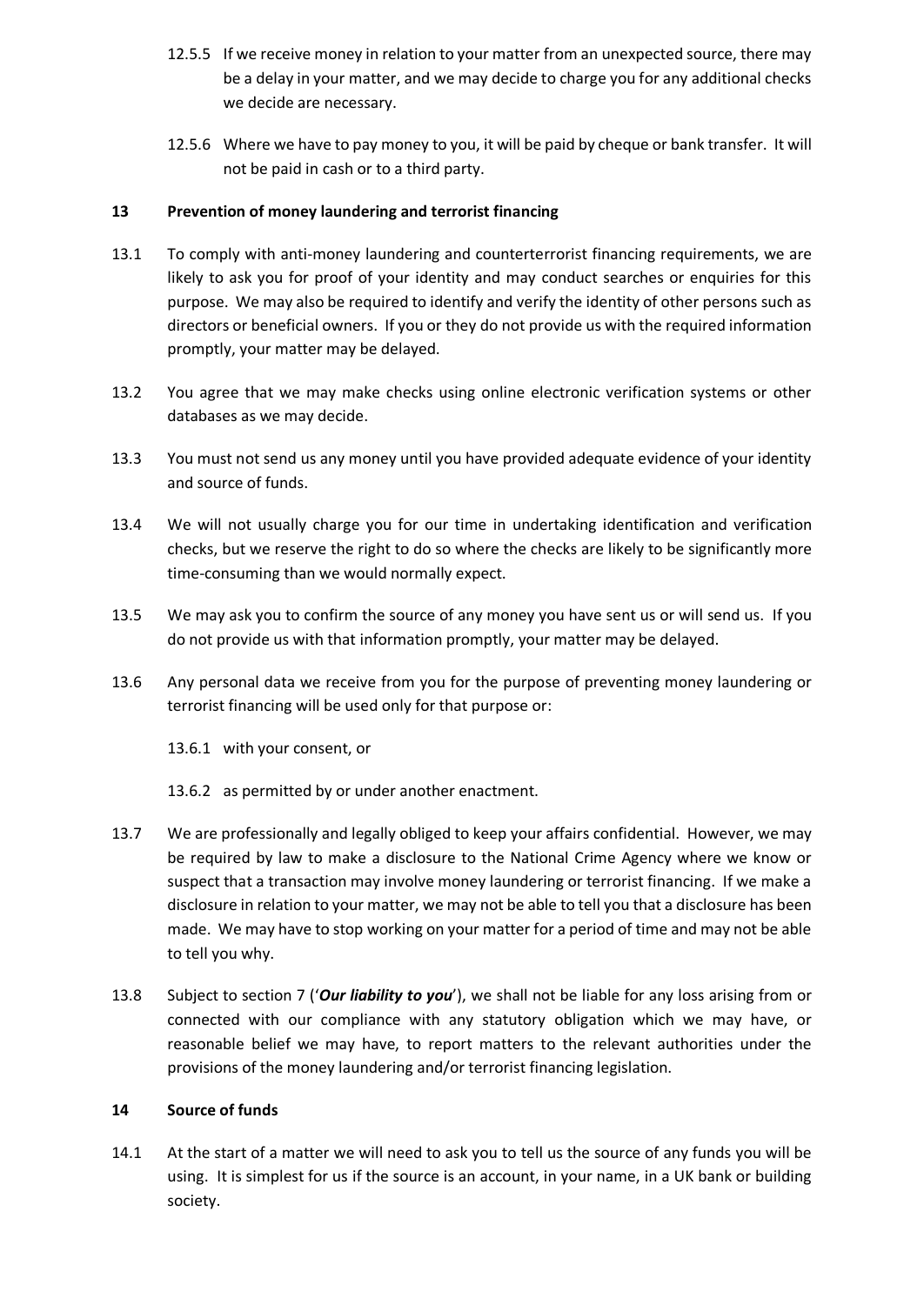- 14.2 If the source is an unusual one, such as an account in another country, or in the name of someone other than yourself, please tell us as early as possible, including the reason.
- 14.3 If we have to return funds, we are obliged to return them to the same account as they came from.
- 14.4 In conveyancing transactions where we are acting for both lender and purchaser, we are required to disclose to the lender, any facts that might affect their decision to lend, for example where the price paid is less than what has been reported to them, where the purchasers are not providing the balance from their own resources, and any cashback or discount schemes.

#### **15 Financial services**

- 15.1 We are not authorised by the Financial Conduct Authority. However, we are included on the register maintained by the Financial Conduct Authority so that we can carry on insurance distribution activity, which is broadly the advising on, selling and administration of insurance contracts. This part of our business, including arrangements for complaints or redress if something goes wrong, is regulated by the Solicitors Regulation Authority. The register can be accessed via the Financial Conduct Authority website at [www.fca.org.uk/firms/financial](http://www.fca.org.uk/firms/financial-services-register)[services-register](http://www.fca.org.uk/firms/financial-services-register)
- 15.2 We are not authorised by the Financial Conduct Authority (FCA) in relation to consumer credit services. However, because we are regulated by the SRA, we may be able to provide certain limited consumer credit services where these are closely linked to the legal work we are doing for you. This is because we are members of the Law Society of England and Wales, which is a designated professional body for the purposes of the Financial Services and Markets Act 2000.
- 15.3 We are also not authorised by the FCA to provide investment advice services. If you need advice on investments, we may refer you to someone who is authorised by the FCA to provide the necessary advice. However, because we are regulated by the SRA, we may be able to provide certain limited investment advice services where these are closely linked to the legal work we are doing for you.
- 15.4 The SRA is the independent regulatory arm of the Law Society. The Legal Ombudsman deals with complaints against lawyers. If you are unhappy with any financial service you receive from us, you should raise your concerns with the SRA or Legal Ombudsman.

# **16 Professional indemnity insurance**

- 16.1 We have professional indemnity insurance giving cover for claims against us. Details of this insurance, including contact details of our insurer and the territorial coverage of the policy, can be provided on request.
- 16.2 It is a condition of our professional indemnity insurance that we notify our insurer and/or broker of any circumstances which may give rise to a claim against us. In doing so, we may disclose documents and information to our insurer, broker and insurance advisers on a confidential basis. Our insurers and brokers are contractually obliged to keep all information we pass to them strictly confidential.

#### **17 Unregulated services**

17.1 All services provided by Milne Moser Solicitors are regulated by the SRA and covered by: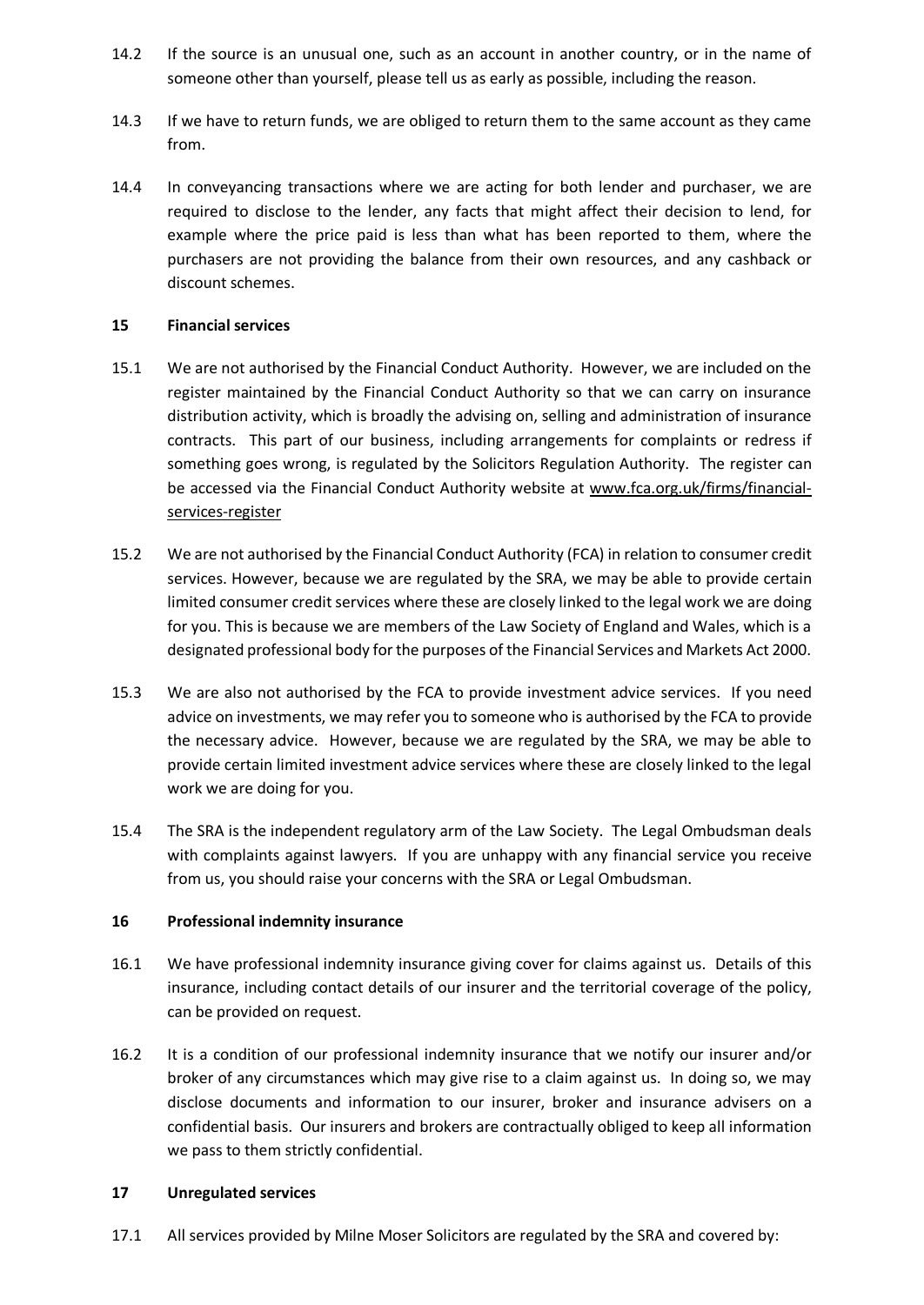- 17.1.1 our professional indemnity insurance—see section 15 (*Professional indemnity insurance*); and
- 17.1.2 the SRA Compensation Fund—this is a discretionary fund for making grants to people for loss caused by dishonesty, hardship caused by a failure to account for money, or an uninsured loss (which should have been covered by professional indemnity insurance).
- 17.2 You may receive estate agency or property letting services from Milne Moser Property Limited in connection with your matter. Milne Moser Property Limited is a separate business to Milne Moser Solicitors and is not regulated by the SRA. Work done by Milne Moser Property Limited is not covered by the SRA Compensation Fund or by our professional indemnity insurance. Milne Moser Property Limited provides its own terms of business in respect of any services it provides to you and such services do not form part of our engagement under these Terms of Business.

#### **18 Complaints**

- 18.1 We want to give you the best possible service. However, if at any point you become unhappy or concerned about the service we have provided you should inform us immediately so we can do our best to resolve the problem.
- 18.2 In the first instance it may be helpful to contact the person who is working on your case to discuss your concerns and we will do our best to resolve any issues. If you would like to make a formal complaint, you can read our full complaints procedure at: [www.milnemosersolicitors.co.uk/complaints-policy/](http://www.milnemosersolicitors.co.uk/complaints-policy/)

Making a complaint will not affect how we handle your case.

# **18.3 What to do if we cannot resolve your complaint**

- 18.3.1 We have eight weeks to consider your complaint. If we have not resolved it within this time, you may be able to complain to the Legal Ombudsman. Generally, this applies if you are an individual, a business with fewer than 10 employees and turnover or assets not exceeding a certain threshold, a charity or trust with a net income of less than £1m, or if you fall within certain other categories (you can find out more from the Legal Ombudsman). The Legal Ombudsman will look at your complaint independently and it will not affect how we handle your matter.
- 18.3.2 Before accepting a complaint for investigation, the Legal Ombudsman will check that you have tried to resolve your complaint with us first. If you have, then you must take your complaint to the Legal Ombudsman:
	- (a) within six months of receiving our final response to your complaint;

**and**

- (b) no more than six years from the date of act/omission; or
- (c) no more than three years from when you should reasonably have known there was cause for complaint.
- 18.3.3 If you would like more information, you can contact the Legal Ombudsman by: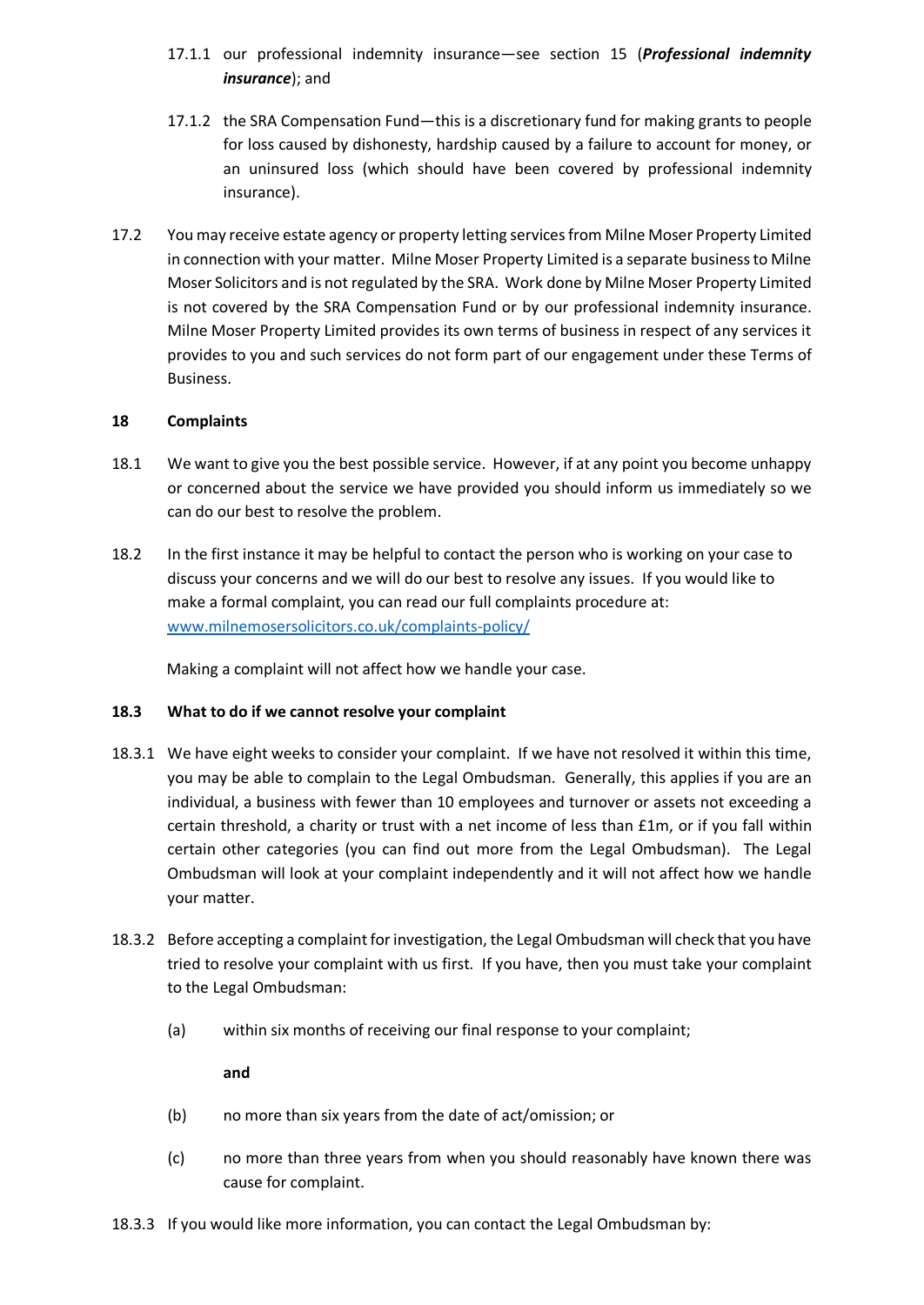- (a) visiting www.legalombudsman.org.uk
- (b) calling 0300 555 0333 between 9.00 to 17.00
- (c) emailing [enquiries@legalombudsman.org.uk](mailto:enquiries@legalombudsman.org.uk)
- (d) writing to Legal Ombudsman, PO Box 6806, Wolverhampton, WV1 9WJ

# **18.4 What if you are unhappy with our behaviour**

- 18.4.1 The Solicitors Regulation Authority (SRA) can help if you are concerned about our behaviour. This could be for things like dishonesty, taking or losing your money or treating you unfairly because of your age, a disability or other characteristic.
- 18.4.2 The SRA's website contains information raising concerns about solicitors and law firms [www.sra.org.uk/consumers/problems/](http://www.sra.org.uk/consumers/problems/)

# **19 Terminating your instructions**

- 19.1 You may terminate our appointment at any time by giving us notice in writing. We can keep all your papers and documents while there is still money owed to us for our charges or disbursements.
- 19.2 We will only decide to stop acting for you with good reason, e.g. where we feel that the relationship has broken down, if you do not pay a bill, if you provide us with misleading information, or if you act in an abusive or offensive manner. We will give you reasonable notice before we stop acting for you.
- 19.3 If you or we decide that we should stop acting for you, we will charge you for the work we have done and, where appropriate, for transferring the matter to another adviser if you so request. This will be calculated on the basis set out in the Engagement Letter.
- 19.4 We are not responsible for reminding you about important dates and/or any deadlines after our appointment has been terminated.

# **20 Storage and retrieval of files**

- 20.1 We may create and hold client files in hard copy (paper), electronically or a combination of both.
- 20.2 We normally store client files (except any of your papers you ask to be returned to you) for six years after we send you our final bill. Unless you instruct us to the contrary, we may destroy paper documents and scan them onto our system to be stored electronically. We store the file on the understanding that we may destroy it after six years. We will not destroy original documents such as wills, deeds and other securities which we have agreed to hold in safe custody, but we may, on reasonable notice, send them to you for safekeeping.
- 20.3 We will not charge for this storage. If we prepare a deed or a will for you we will store it free of charge.
- 20.4 If we retrieve your file from storage (including electronic storage) in relation to continuing or new instructions to act for you, we will not normally charge for the retrieval.
- 20.5 If we retrieve your file from storage for another reason, we may charge you for: